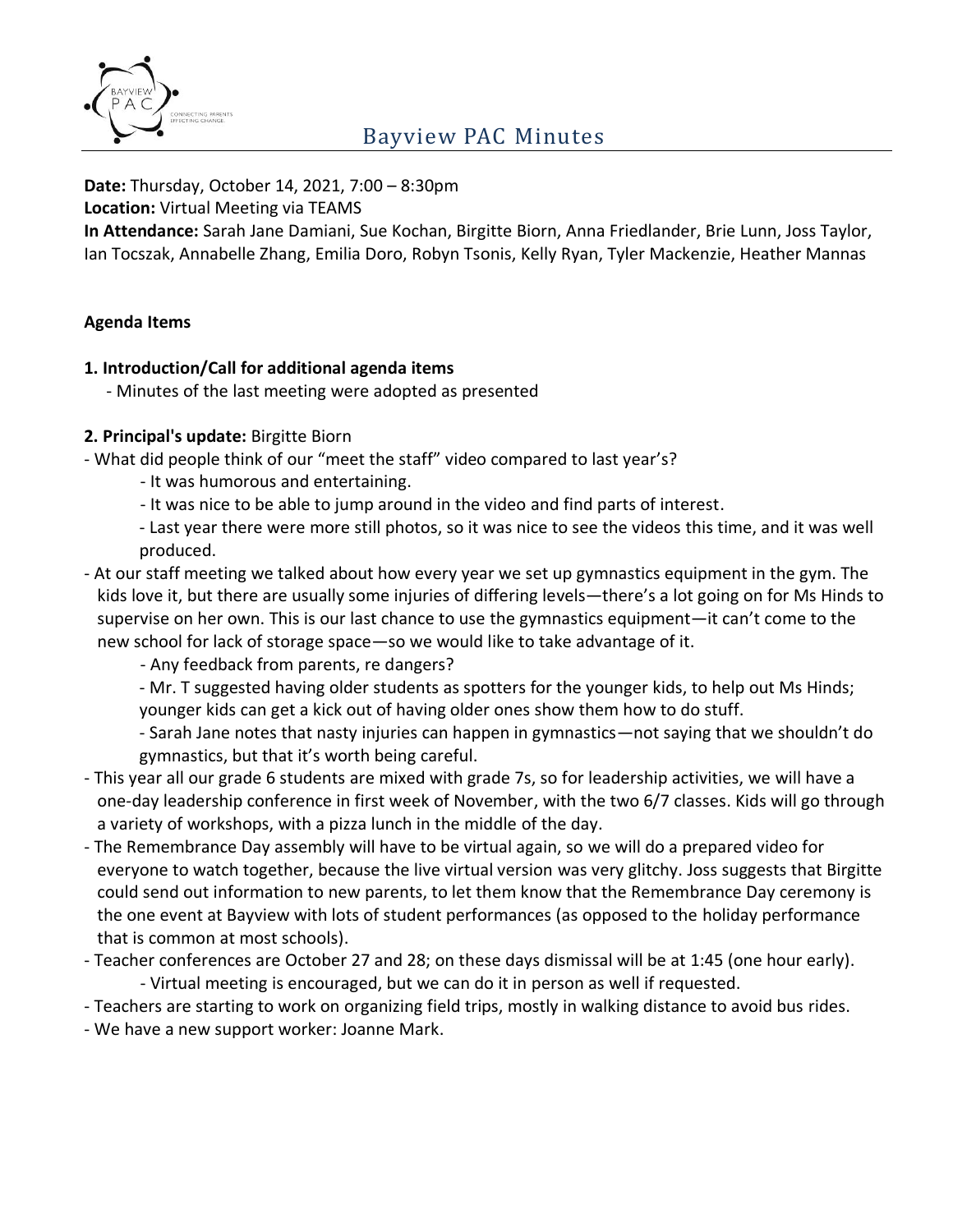

- **3. Teachers' updates:** Ian Tocszak
- The teachers are excited about the bulb-planting project, and finding ways to wrap lessons around gardening topics.
- Mr. T is coaching boys' soccer, and it's good to see the turnout
- There has also been great turnout for cross-country running.
- Thank you for everything the PAC does.
- Everyone is busy, and will be back indoors more with the change of weather; remember to have kids dressed for rainy and cold weather.

## **4. Treasurer's update:** Joss Taylor

- Jessica Ellis is getting up to speed as co-treasurer.

Operating account: \$22K

Gaming account: \$10K; the new gaming grant not in yet, but it should come by the end of this month.

## **5. New Bayview fundraising update:** Brie Lunn

- We are planning a direct drive targeting parents and community members; Redemption Church has been very helpful in targeting their community. We will probably send out the campaign on Monday; will put together a video to put on the website, Facebook, etc., to show people what we're working toward.
- We are currently waiting on results for one grant, due to be announced in December.
- The fundraising committee haven't found anyone yet to produce the video about fundraising, so if anyone knows someone who could help with this, that would be great. Joss will put out a call.
- The direct drive is needed in part because the cost of rubber surfacing has increased by 48% since we started fundraising for it. We still want to do it, but will have to cut back the amount of area covered if we can't get more funds.

### **6. Halloween activities:** Emilia Doro and Joss Taylor

- Candy bags are being sold by the PAC, for delivery on Friday, October 29 in school.
	- Four volunteers stepped forward to put together the bags
	- We have sold 45 bags already, as of 5:00 today.
- Proposal: dance party with Westside Dance Fit

- Friday 29<sup>th</sup>, after the school costume parade, Westside Dance Fit will bring in a DJ and dance facilitator for an hour of dance party. Primaries will dance for the first half hour, then intermediates for the second half hour.

- Is pumpkin carving and option? Staff talked about it this morning, but 1) parent conferences are that week, and 2) bringing pumpkins on the bus was a bottleneck last year: many kids didn't bring them, and many didn't make it back home on the bus. Also, we can't do it in school-wide teams, which was part of the fun. Hopefully next year!
- No pumpkins are available for a pumpkin patch or sale, so this is not a possibility.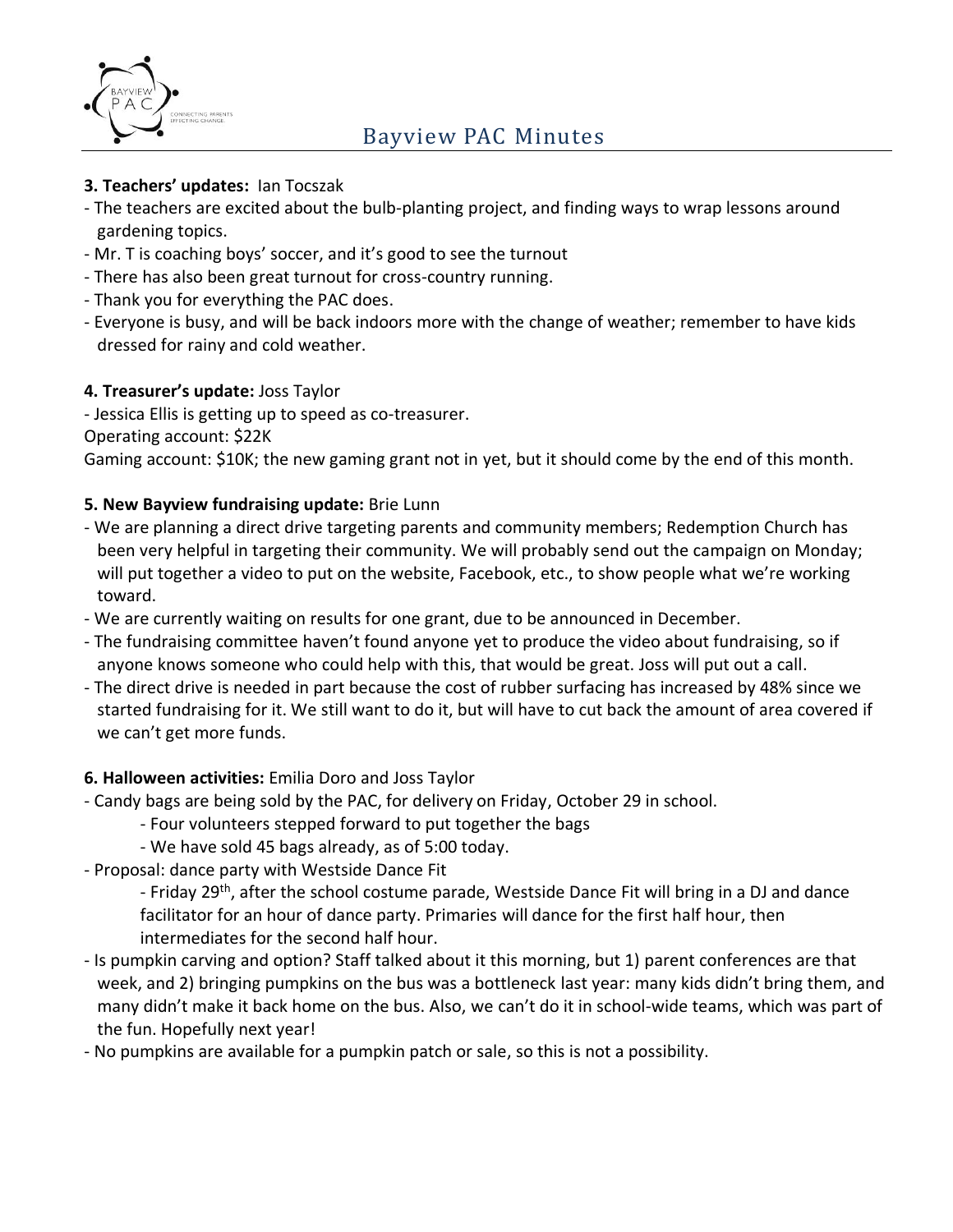

### **7. Hot lunch:** Brie Lunn

- So far, four volunteers have come forward for supporting a hot lunch program.
- Hot lunch would be two or three days a week.
- Brie has contacted Bittersweet Kitchen about whether we can start with them in November.
- It looks like we'll have enough volunteers to make it happen.
- We could use grade-7 students to help with distribution, so one parent on site each time could be enough.
- Please email the PAC if you would be able to help with this—another one or two people would help.

## **8. Spiritwear update:** Joss Taylor

- The sale closed on the weekend; as of Friday afternoon, we had 40 orders.
- Distribution will be in the first week of November.

## **9. Spring bulbs beautification project:** Joss Taylor

- PAC will fund this (cost for soil and grow bags), as Susan Jung's grant application did not come through.
- Because the plantings will be in grow bags, they can come to the new school with us.

## **10. Shopping rewards and affiliate fundraising:** Joss Taylor and Emilia Doro

- We have a number of programs/affiliates for which the stores will donate a percentage of purchases to the school.
- We're trying to figure out how to get the word out to parents. Postcard? Periodic emails? Both?
- A tip to help remember to shop through the fundraising portal: put a bookmark on your browser toolbar.
- We have a new volunteer to work on how to organize these programs better.

### **11. Winter holiday market planning:** Emilia Doro

- We need a handful of people to manage presale items
	- Itzia can handle poinsettias and trees.
	- Purdy's is easy to set up, but we will need hands for distribution.
	- Someone is needed to manage the JJ Bean coffee ordering.
	- Emilia would like to have a point person to train for taking over next year.

- Online market: we need a point person to line up vendors and organize a raffle of prizes donated by each vendor.

### **12. New Business**

- Could we be allowed to make and sell popcorn?
	- The main problem is that kids love to share their food, but otherwise Birgitte doesn't see why not. We will need to look carefully at the VSB's regulations, to see if it's allowed with just volunteers, as opposed to a vetted and approved vendor. (Emilia notes that she is food-safe certified, because of her baking business.)
	- Maybe we could pre-sell tickets, then distribute bags to the classrooms? However, this would be a lot more work.